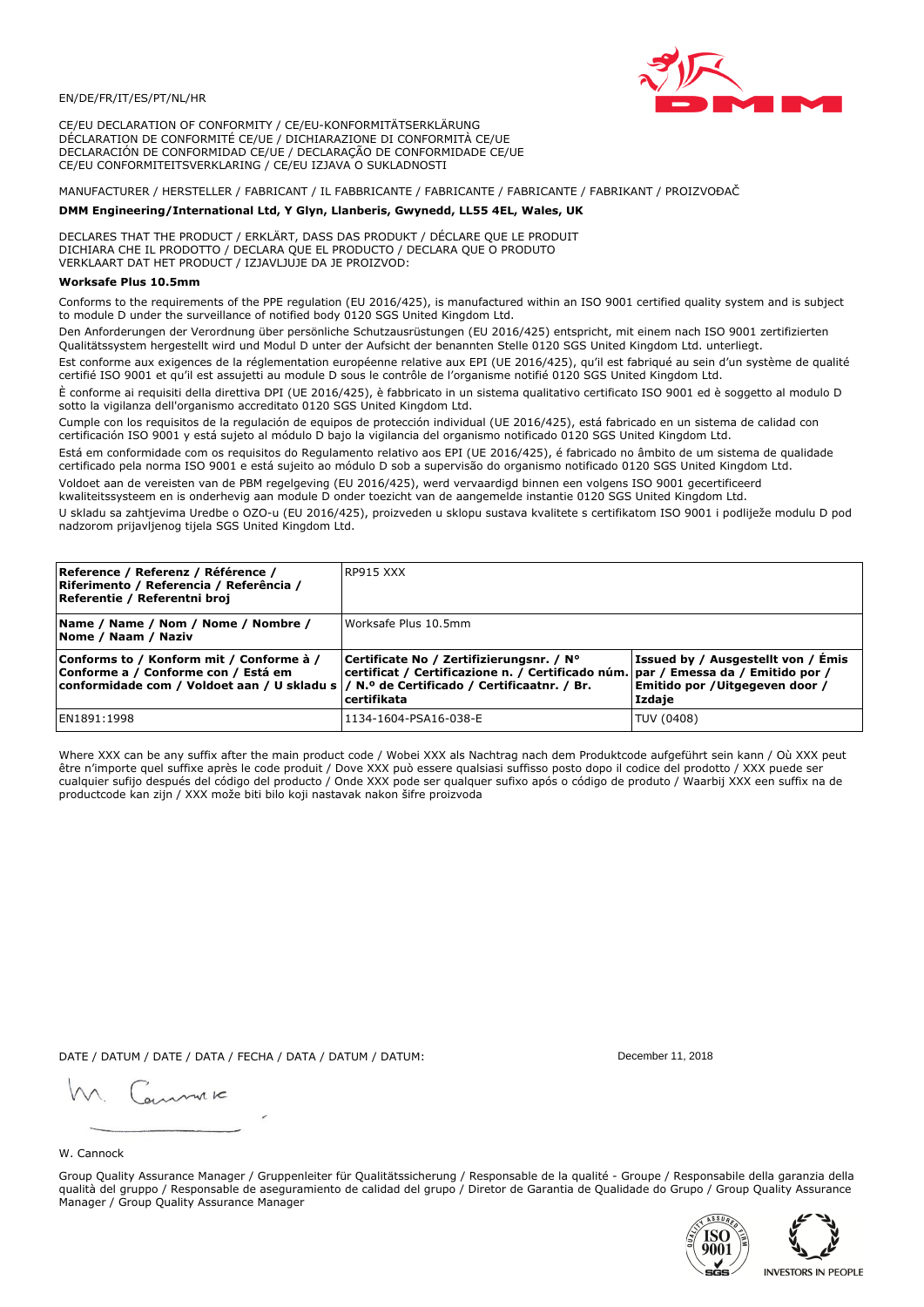

CE/EU-SAMSVARSERKLÆRING / CE/EU-FÖRKLARING OM ÖVERENSSTÄMMELSE CE/EU-VAATIMUSTENMUKAISUUSVAKUUTUS / CE/EU-OVERENSSTEMMELSESERKLÆRING DEKLARACJA ZGODNOŚCI WE/UE / CE/EU PROHLÁŠENÍ O SHODĚ CE/EÚ VYHLÁSENIE O ZHODE / DIKJARAZZJONI TA' KONFORMITÀ TAL-KE/UE

PRODUSENT / TILLVERKAREN / VALMISTAJA / PRODUCENT / PRODUCENT / VÝROBCE / VÝROBCA / IL-MANIFATTUR

### DMM Engineering/International Ltd, Y Glyn, Llanberis, Gwynedd, LL55 4EL, Wales, UK

ERKLÆRER AT PRODUKTET / INTYGAR ATT PRODUKTEN / VAKUUTTAA, ETTÄ TÄMÄ TUOTE / ERKLÆRER, AT PRODUKTET / OŚWIADCZA, ŻE<br>WYRÓB / PROHLAŠUJE, ŽE PRODUKT / VYHLASUJE, ŽE VÝROBOK / JIDDIKJARA LI L-PRODOTT:

Overholder kravene i PVU-forordningen (EU 2016/425), er produsert innenfor et ISO 9001-sertifisert kvalitetssystem og er underlagt modul D<br>under overvåkning av teknisk kontrollorgan 0120 SGS United Kingdom Ltd.

Uppfyller kraven för PPE-reglerna (EU 2016/425), tillverkas inom ett ISO 9001-certifierat kvalitetssystem och är föremål för modul D under övervakning av anmält organ 0120 SGS United Kingdom Ltd.

Noudattaa henkilönsuojaimia koskevan asetuksen (EU 2016/425) vaatimuksia, on valmistettu ISO 9001 -sertifioidun laatujärjestelmän mukaisesti ja että siihen sovelletaan ilmoitetun laitoksen 0120 SGS United Kingdom Ltd.:in alaista D-moduulia.

Overholder kravene i forordningen om personlige værnemidler (EU 2016/425), er fremstillet i inden for det certificerede ISO 9001kvalitetssystem, og er underlagt modul D under overvågning af det bemyndigede organ 0120 SGS United Kingdom Ltd.

Spełnia wymogi rozporządzenia w sprawie środków ochrony indywidualnej (UE 2016/425), jest produkowany w ramach systemu jakości zgodnego z ISO 9001 i podlega modułowi D pod nadzorem jednostki notyfikowanej 0120 SGS United Kingdom Ltd.

Zařízení splňuje požadavky nařízení o osobních ochranných prostředcích 2016/425, je vyrobeno v systému řízení jakosti certifikovaném podle normy ISO 9001 a podléhá modulu D pod dohledem notifikované osoby č. 0120, SGS United Kingdom Ltd.

Spĺňa požiadavky Nariadenia Európskeho parlamentu a Rady (EÚ) 2016/425 o osobných ochranných prostriedkoch, je vyrobený v rámci systému kvality certifikovaného podľa normy ISO 9001 a podlieha modulu D pod dohľadom notifikovaného orgánu č. 0120, SGS Únited Kingdom Ltd. Jikkonforma mar-rekwiżit tar-Regolament dwar il-PPE (UE 2016/425), u huwa manifatturat f'sistema ta' kwalità certifikata għall-ISO 9001 u soggett ghall-modulu D taht is-sorveljanza tal-korp notifikat 0120 SGS United Kingdom Ltd.

| <b>Referanse / Referens / Viite / Reference / Nr</b> RP915 XXX<br>referencyjny / Reference / Značka /<br>Referenza                                                                                    |                                                                                                         |                                                                                                          |
|-------------------------------------------------------------------------------------------------------------------------------------------------------------------------------------------------------|---------------------------------------------------------------------------------------------------------|----------------------------------------------------------------------------------------------------------|
| Navn / Namn / Nimi / Navn / Nazwa /<br>Jméno / Názov / Isem                                                                                                                                           | Worksafe Plus 10.5mm                                                                                    |                                                                                                          |
| Overholder / Uppfyller kraven för / Vakuus<br>myönnetty perustuen standardiin: /<br> Overholder / Spełnia wymogi / Je ve shodě s  Č. certifikátu / Čertifikat Nru<br>/ Je v zhode s / Jikkonforma ma' | Sertifikatnr. / Certifikatnr. / Sertifikaattinro /<br>Certifikat nr. / Certyfikat nr / Č. certifikátu / | Utstedt av / Utfärdat av /<br>Myöntänyt / Udstedt af / Wydany<br> przez / Vvdal / Vvdal / Maħruġ<br>minn |
| EN1891:1998                                                                                                                                                                                           | 1134-1604-PSA16-038-E                                                                                   | TUV (0408)                                                                                               |

Der XXX kan være ethvert suffiks etter produktkoden / Där XXX kan vara valfri ändelse efter produktkoden / Jossa XXX voi olla mikä tahansa tuotekoodin jälkeen tuleva liite. / Hvor XXX kan være ethvert suffiks efter produktkoden / gdzie XXX może być dowolnym przyrostkiem po kodzie produktu / Kde XXX může být jakákoliv přípona za kódem produktu / Kde XXX môže byť akákoľvek prípona za kódom výrobku. / Fejn XXX jista jkun kwalunkwe suffiss wara l-kodici tal-prodott

DATO / DATUM / PÄIVÄMÄÄRÄ / DATO / DATA / DATUM / DÁTUM / DATA:

December 11, 2018

annuic

# W. Cannock

Group Quality Assurance Manager / Group Quality Assurance Manager / Group Quality Assurance Manager / Group Quality Assurance Manager / Kierownik ds. Zarządzania Jakością Grupy / Group Quality Assurabce Manager / Manažér riadenia kvality v rámci skupiny / Maniger tal-Assigurazzjoni tal-Kwalità tal-Grupp